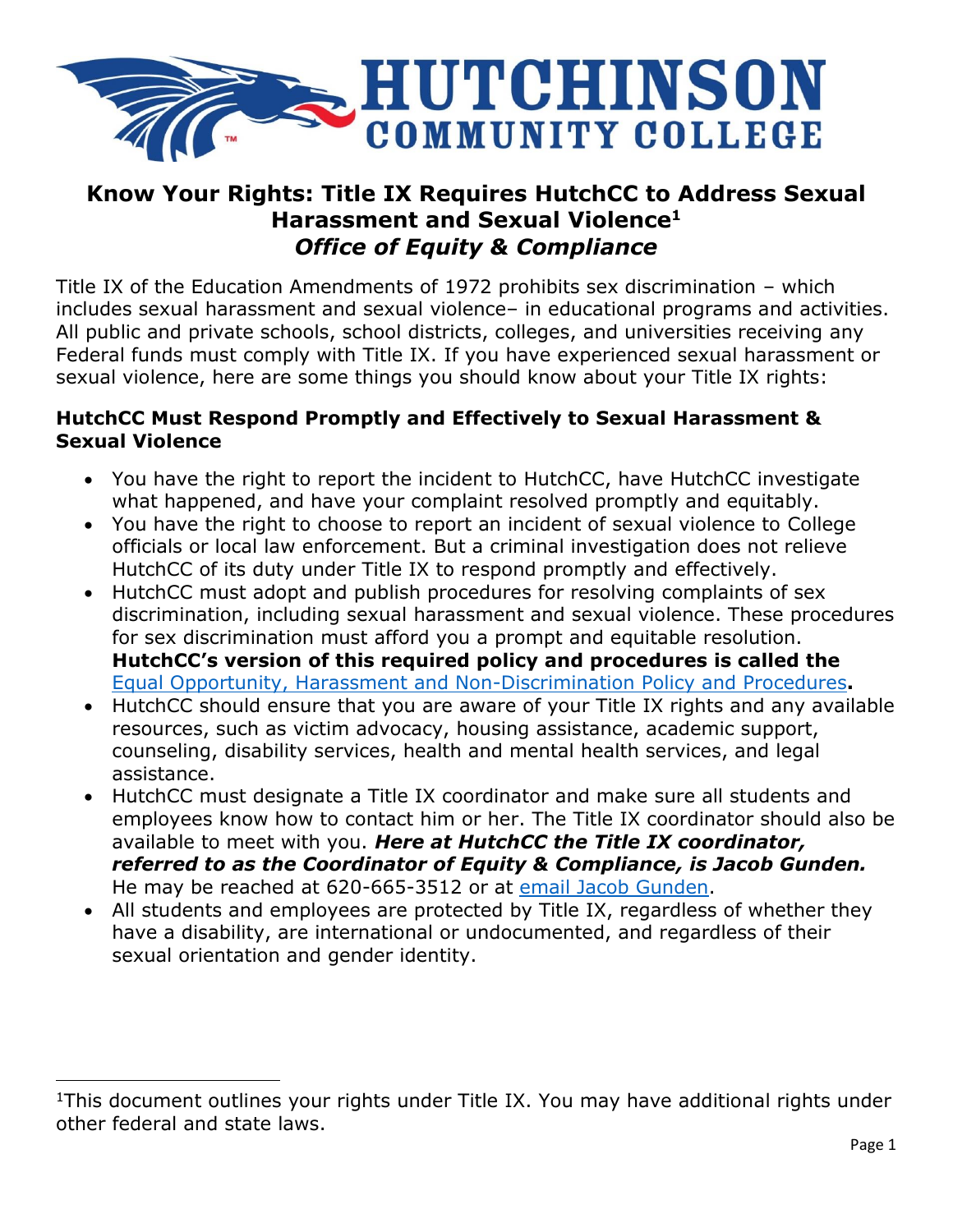# **HutchCC Must Provide Interim Measures as Necessary**

- HutchCC must protect you as necessary, even before it completes any investigation. HutchCC should start doing this promptly once the incident is reported.
- Once you tell HutchCC about an incident of sexual violence, you have the right to receive some immediate help, such as changing classes, dorms, or transportation. When taking these measures, HutchCC should minimize the burden on you.
- You have the right to report any retaliation by HutchCC employees, the alleged perpetrator, and other students, and HutchCC should take strong responsive action if it occurs.

#### **HutchCC Should Make Known Where You Can Find Confidential Support Services**

- HutchCC should clearly identify where you can go to talk to someone confidentially and who can provide services like advocacy, counseling, or academic support. Some people, such as counselors or victim advocates, can talk to you in confidence without triggering a College investigation.
- Because different employees have different reporting obligations when they find out about sexual violence involving students, HutchCC should clearly explain the reporting obligations of all College employees.
- Even if you do not specifically ask for confidentiality, HutchCC should only disclose information to individuals who are responsible for handling the College's response to sexual violence. HutchCC should consult with you about how to best protect your safety and privacy.

# **HutchCC Must Conduct an Adequate, Reliable, and Impartial Investigation**

- You have the right to be notified of the timeframes for all major stages of the investigation.
- You have the right to present witnesses and evidence.
- If the alleged perpetrator is allowed to have a lawyer, you have the right to have one too.
- HutchCC must resolve your complaint based on what they think is more likely than not to have happened (this is called a preponderance-of-the-evidence standard of proof or '50% plus a feather'). HutchCC cannot use a higher standard of proof.
- You have the right to be notified in writing of the outcome of your complaint and any appeal, including any sanctions that directly relate to you.
- If HutchCC provides for an appeal process, it must be equally available for both parties.
- You have the right to have any proceedings documented, which may include written findings of fact, transcripts, or audio recordings.
- You have the right not to "work it out" with the alleged perpetrator in mediation. Mediation is not appropriate in cases involving sexual assault.